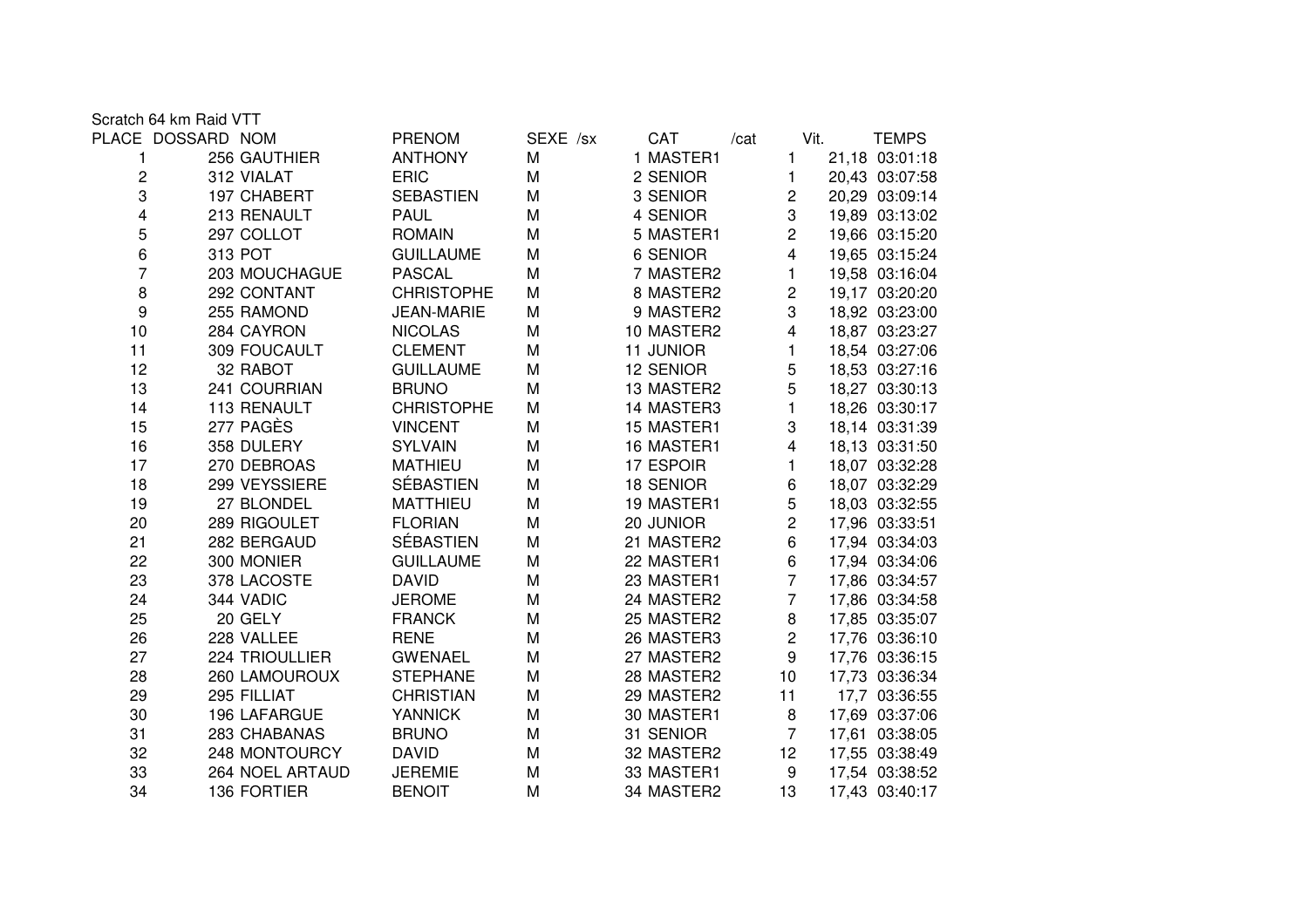| 35 | 195 ROSSIGNOL   | EMMANUEL            | м | 35 MASTER2       | 14                      | 17,08 03:44:47 |
|----|-----------------|---------------------|---|------------------|-------------------------|----------------|
| 36 | 271 PERRET      | <b>WILLIAM</b>      | M | 36 MASTER2       | 15                      | 17,08 03:44:50 |
| 37 | 279 TARDIEU     | <b>JEROME</b>       | M | 37 MASTER2       | 16                      | 16,98 03:46:06 |
| 38 | 257 GILBERT     | <b>GEOFFREY</b>     | M | 38 SENIOR        | 8                       | 16,97 03:46:15 |
| 39 | 74 GILBERT      | <b>RODOLPHE</b>     | M | 39 ESPOIR        | $\overline{c}$          | 16,97 03:46:19 |
| 40 | 290 VEYSSEYRE   | <b>GILLES</b>       | M | 40 MASTER2       | 17                      | 16,93 03:46:47 |
| 41 | 150 PEUCH       | <b>JÉRÔME</b>       | M | 41 MASTER2       | 18                      | 16,89 03:47:22 |
| 42 | 99 PASCAREL     | <b>ROMAIN</b>       | M | 42 MASTER1       | 10                      | 16,73 03:49:28 |
| 43 | 285 REGIS       | <b>CORENTIN</b>     | M | 43 ESPOIR        | 3                       | 16,7 03:49:58  |
| 44 | 28 DUPRAT       | <b>LUDOVIC</b>      | M | 44 MASTER2       | 19                      | 16,69 03:50:03 |
| 45 | 303 PLANCHON    | <b>ADRIEN</b>       | М | <b>45 JUNIOR</b> | 3                       | 16,68 03:50:12 |
| 46 | 365 FAURE       | <b>ROMAIN</b>       | М | 46 SENIOR        | 9                       | 16,67 03:50:22 |
| 47 | 219 GILLIER     | <b>GUY-PAUL</b>     | M | 47 MASTER3       | 3                       | 16,61 03:51:12 |
| 48 | 210 BARBEAU     | <b>BERNARD</b>      | M | 48 MASTER3       | $\overline{4}$          | 16,6 03:51:20  |
| 49 | 311 BARBIER     | <b>CYRIL</b>        | M | 49 SENIOR        | 10                      | 16,59 03:51:25 |
| 50 | 243 LARUE       | <b>OLIVIER</b>      | M | 50 MASTER2       | 20                      | 16,59 03:51:25 |
| 51 | 121 FLOTTE      | <b>YANNICK</b>      | M | 51 MASTER1       | 11                      | 16,42 03:53:47 |
| 52 | 364 SANSON      | <b>KARINE</b>       | F | 1 MASTER2        | 21                      | 16,33 03:55:13 |
| 53 | 379 BUTEZ       | <b>NICOLAS</b>      | M | 52 ESPOIR        | 4                       | 16,31 03:55:23 |
| 54 | 380 VESSAIRE    | <b>QUENTIN</b>      | М | 53 ESPOIR        | 5                       | 16,31 03:55:25 |
| 55 | 155 SKENA       | <b>THIERRY</b>      | M | 54 MASTER2       | 22                      | 16,09 03:58:40 |
| 56 | 208 ROQUE       | <b>PATRICK</b>      | М | 55 MASTER2       | 23                      | 15,94 04:00:56 |
| 57 | 30 FEUILLETTE   | <b>THIERRY</b>      | M | 56 MASTER3       | 5                       | 15,93 04:01:01 |
| 58 | 101 BELTRAN     | <b>THIERRY</b>      | M | 57 MASTER3       | 6                       | 15,93 04:01:07 |
| 59 | 342 BARBIER     | <b>SIMON</b>        | M | 58 SENIOR        | 11                      | 15,92 04:01:13 |
| 60 | 234 CHEVALLEY   | <b>ARNAUD</b>       | M | 59 MASTER2       | 24                      | 15,9 04:01:31  |
| 61 | 288 BRETAGNOLLE | <b>SERGE</b>        | M | 60 MASTER3       | $\overline{7}$          | 15,78 04:03:21 |
| 62 | 338 DUMAS       | <b>ALEX</b>         | M | 61 MASTER2       | 25                      | 15,69 04:04:41 |
| 63 | 162 CHAPUT      | <b>ELIOTT</b>       | M | 62 JUNIOR        | $\overline{\mathbf{4}}$ | 15,69 04:04:42 |
| 64 | 356 SCIAUVAU    | <b>JEAN BERNARD</b> | М | 63 MASTER2       | 26                      | 15,67 04:05:07 |
| 65 | 302 LALIOT      | <b>FRANCOIS</b>     | M | 64 MASTER2       | 27                      | 15,63 04:05:42 |
| 66 | 190 BARBOT      | <b>ARTHUR</b>       | М | 65 SENIOR        | 12                      | 15,45 04:08:33 |
| 67 | 164 DOLNET      | <b>FELIX</b>        | М | 66 JUNIOR        | 5                       | 15,41 04:09:10 |
| 68 | 31 POUSSIN      | <b>FLAVIEN</b>      | М | 67 MASTER2       | 28                      | 15,41 04:09:11 |
| 69 | 106 RENAULT     | <b>PHILIPPE</b>     | М | 68 MASTER2       | 29                      | 15,4 04:09:25  |
| 70 | 235 GUILLERMIN  | <b>ROLAND</b>       | M | 69 MASTER3       | 8                       | 15,36 04:10:00 |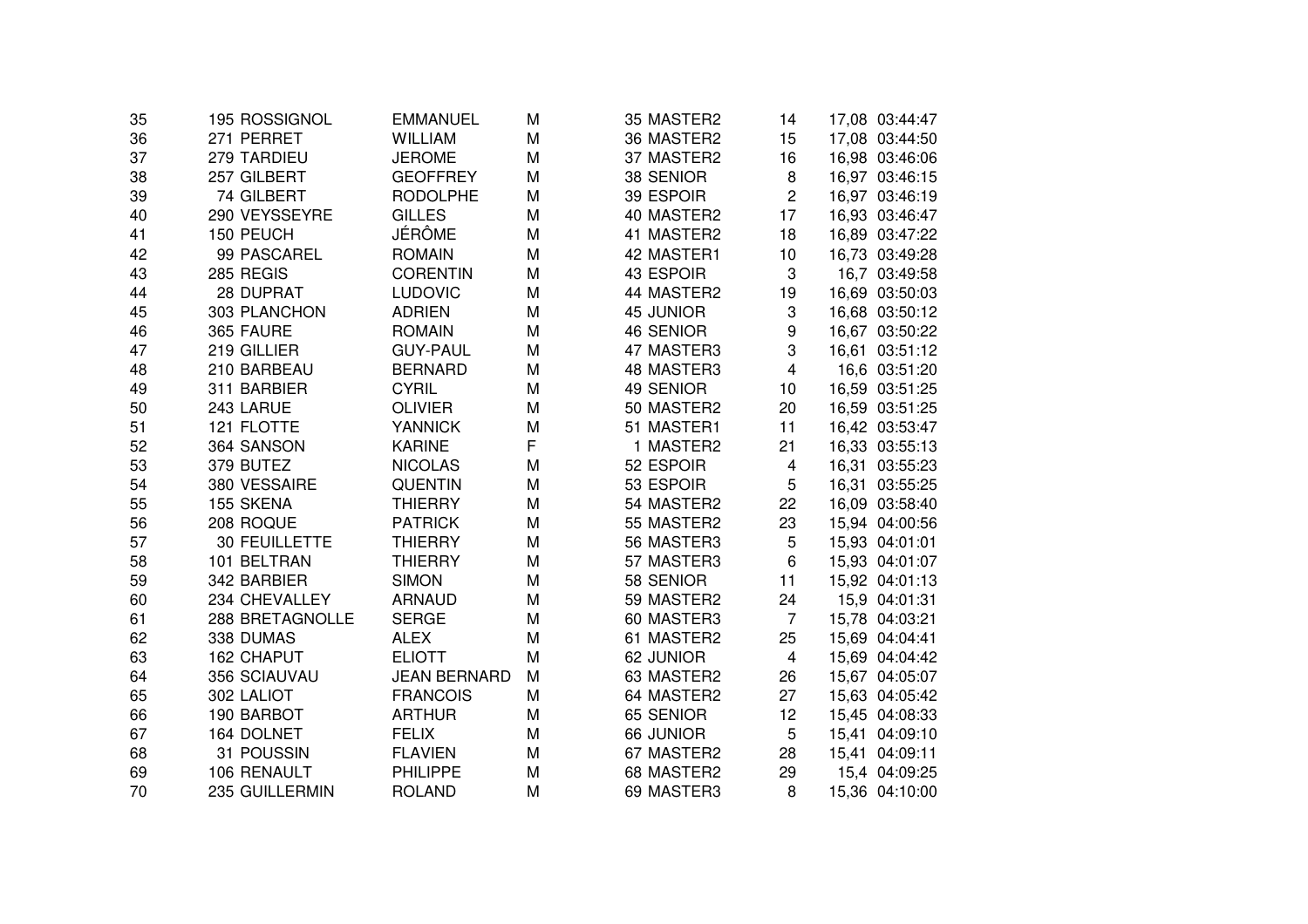| 71  | <b>129 TOURRET</b>   | <b>MICHEL</b>     | M | 70 MASTER3  | 9  | 15,31 04:10:46 |
|-----|----------------------|-------------------|---|-------------|----|----------------|
| 72  | 148 DAMÉ             | <b>MICKAEL</b>    | M | 71 SENIOR   | 13 | 15,31 04:10:47 |
| 73  | 174 KOROL            | <b>PHILIPPE</b>   | M | 72 MASTER2  | 30 | 15,29 04:11:11 |
| 74  | 100 TRINTY           | <b>RÉGIS</b>      | M | 73 MASTER1  | 12 | 15,21 04:12:32 |
| 75  | <b>16 HAUDECOEUR</b> | <b>ARNAUD</b>     | M | 74 SENIOR   | 14 | 15,14 04:13:34 |
| 76  | 82 JAMMET            | <b>VINCENT</b>    | M | 75 MASTER2  | 31 | 15,06 04:14:55 |
| 77  | 163 CHERION          | <b>DENIS</b>      | M | 76 MASTER2  | 32 | 15,02 04:15:34 |
| 78  | 254 COUSSI           | <b>MATTHIEU</b>   | М | 77 MASTER1  | 13 | 14,94 04:16:58 |
| 79  | 152 GAMOT            | <b>FRANCK</b>     | M | 78 MASTER2  | 33 | 14,88 04:17:58 |
| 80  | 334 MEGE             | <b>JOEL</b>       | М | 79 MASTER2  | 34 | 14,87 04:18:18 |
| 81  | 147 VEDEL            | <b>PIERRE</b>     | M | 80 MASTER1  | 14 | 14,86 04:18:26 |
| 82  | 131 SERABIAN         | <b>LIONEL</b>     | M | 81 MASTER2  | 35 | 14,85 04:18:37 |
| 83  | 112 CALMELS          | <b>GILLES</b>     | M | 82 MASTER3  | 10 | 14,81 04:19:13 |
| 84  | 310 LE BOZEC         | <b>YANNICK</b>    | M | 83 MASTER1  | 15 | 14,68 04:21:38 |
| 85  | 40 GAUTE             | <b>ALAIN</b>      | M | 84 MASTER3  | 11 | 14,67 04:21:41 |
| 86  | 161 CHAPUT           | <b>DENIS</b>      | M | 85 MASTER3  | 12 | 14,53 04:24:18 |
| 87  | 250 DURIF            | YOHANN            | M | 86 SENIOR   | 15 | 14,46 04:25:30 |
| 88  | 323 TESTUD           | <b>JULIEN</b>     | M | 87 SENIOR   | 16 | 14,31 04:28:15 |
| 89  | 363 BAC              | <b>ALEXIS</b>     | M | 88 MASTER2  | 36 | 14,31 04:28:17 |
| 90  | 362 DUMAS            | <b>FÉLIX</b>      | M | 89 MASTER1  | 16 | 14,3 04:28:35  |
| 91  | 333 MARTINIE         | <b>ALAIN</b>      | M | 90 MASTER2  | 37 | 14,19 04:30:33 |
| 92  | <b>11 CALMELS</b>    | <b>GILLES</b>     | М | 91 MASTER2  | 38 | 14,16 04:31:14 |
| 93  | 98 SIONNEAU          | <b>DAVID</b>      | M | 92 MASTER1  | 17 | 14,12 04:31:53 |
| 94  | 77 DESMAISON         | <b>DAVID</b>      | M | 93 MASTER1  | 18 | 14,1 04:32:19  |
| 95  | 304 CARQUAIX         | <b>SEBASTIEN</b>  | M | 94 MASTER2  | 39 | 14,03 04:33:42 |
| 96  | 7 BOUILLET           | LOIC              | M | 95 MASTER1  | 19 | 13,99 04:34:23 |
| 97  | 287 MERIGEAULT       | <b>SEBASTIEN</b>  | M | 96 MASTER2  | 40 | 13,92 04:35:55 |
| 98  | 266 ALGRET           | <b>GILBERT</b>    | M | 97 MASTER3  | 13 | 13,9 04:36:19  |
| 99  | 84 DOUSSET           | <b>DIDIER</b>     | M | 98 MASTER3  | 14 | 13,88 04:36:38 |
| 100 | <b>114 CHARTRIN</b>  | <b>CHRISTOPHE</b> | M | 99 MASTER2  | 41 | 13,83 04:37:42 |
| 101 | 375 VEDRENNE         | LOIC              | M | 100 MASTER2 | 42 | 13,75 04:39:13 |
| 102 | 319 LABEAUME         | <b>BRUNO</b>      | M | 101 MASTER2 | 43 | 13,72 04:39:56 |
| 103 | 157 ESPINASSE        | <b>GILLES</b>     | M | 102 MASTER3 | 15 | 13,69 04:40:31 |
| 104 | 320 HEBERT           | <b>XAVIER</b>     | М | 103 MASTER2 | 44 | 13,68 04:40:36 |
| 105 | 173 ESNOU            | <b>THOMAS</b>     | M | 104 SENIOR  | 17 | 13,66 04:41:11 |
| 106 | 58 JUDALET           | <b>QUENTIN</b>    | M | 105 SENIOR  | 18 | 13,64 04:41:27 |
|     |                      |                   |   |             |    |                |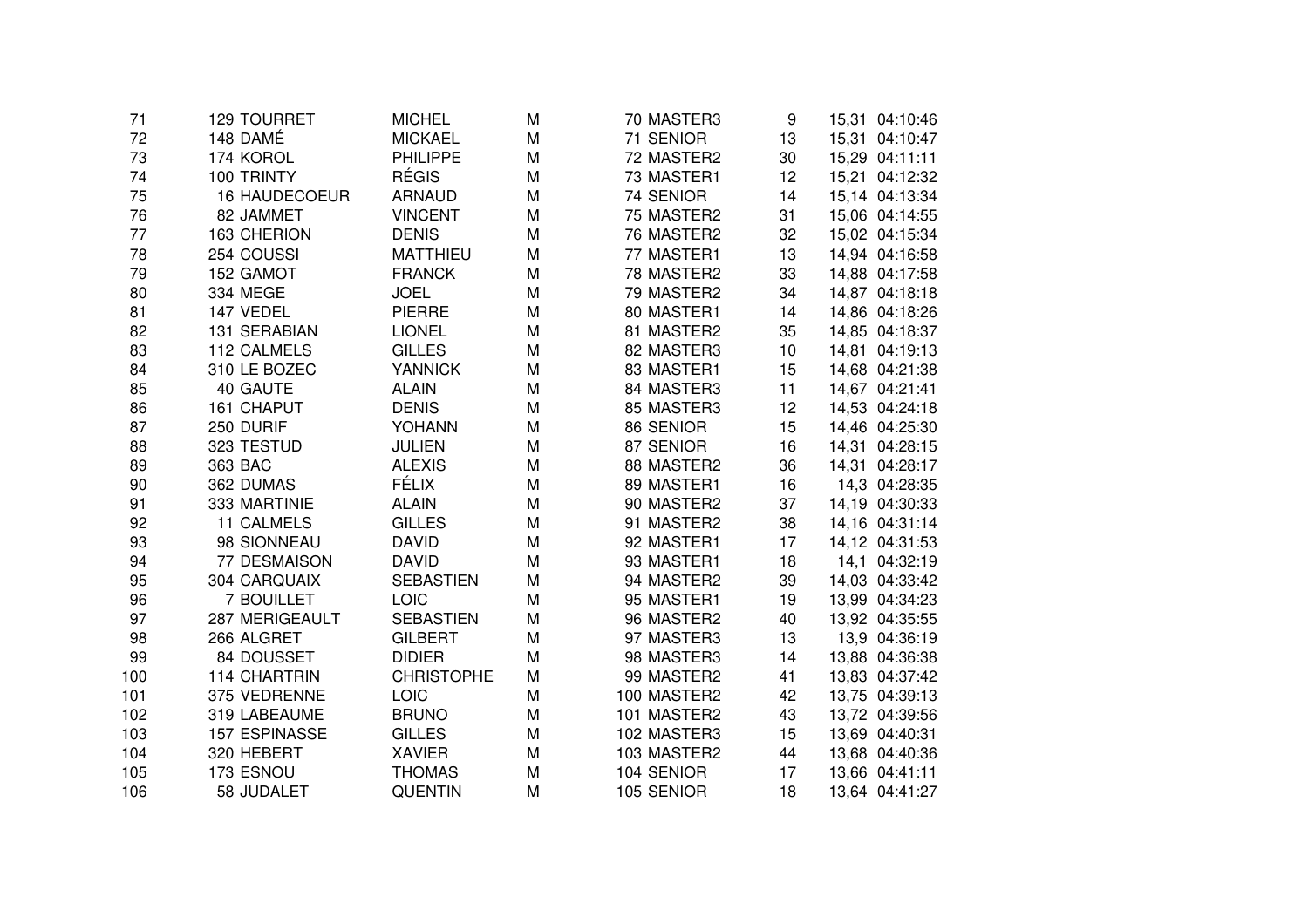| 107 | 57 BLANCHIER         | RAPHAËL           | M | 106 SENIOR  | 19           | 13,64 04:41:28 |               |
|-----|----------------------|-------------------|---|-------------|--------------|----------------|---------------|
| 108 | 244 DEPARIS          | <b>ERIC</b>       | M | 107 MASTER3 | 16           | 13,64 04:41:32 |               |
| 109 | 377 MIGNARD          | <b>LUCAS</b>      | M | 108 CADET   | $\mathbf{1}$ | 13,62 04:41:56 |               |
| 110 | 80 CAMARENA          | <b>PHILIPPE</b>   | M | 109 MASTER2 | 45           |                | 13,6 04:42:23 |
| 111 | 214 CRUMEYROLLE      | <b>JEAN LOUIS</b> | M | 110 MASTER3 | 17           | 13,58 04:42:43 |               |
| 112 | 307 GIL              | <b>MICHEL</b>     | M | 111 MASTER3 | 18           | 13,55 04:43:22 |               |
| 113 | <b>156 ESPINASSE</b> | <b>LOUIS</b>      | M | 112 SENIOR  | 20           | 13,53 04:43:48 |               |
| 114 | 207 CHABRAT          | <b>SEBASTIEN</b>  | M | 113 MASTER1 | 20           | 13,52 04:44:02 |               |
| 115 | 293 LONJON           | PIERRE-JEAN       | M | 114 SENIOR  | 21           | 13,51 04:44:13 |               |
| 116 | 128 ROBERT           | <b>FABRICE</b>    | M | 115 MASTER2 | 46           | 13,51 04:44:18 |               |
| 117 | 343 VIVIER           | <b>BERTRAND</b>   | M | 116 MASTER2 | 47           | 13,48 04:44:52 |               |
| 118 | 22 COTTE             | <b>PIERRE</b>     | M | 117 MASTER3 | 19           | 13,44 04:45:43 |               |
| 119 | <b>14 VANKENHOVE</b> | <b>CLAUDE</b>     | M | 118 MASTER3 | 20           | 13,43 04:45:51 |               |
| 120 | 226 TOURNIER         | <b>BRUNO</b>      | M | 119 MASTER3 | 21           | 13,42 04:46:07 |               |
| 121 | <b>184 CABOURDIN</b> | <b>DIDIER</b>     | M | 120 MASTER3 | 22           |                | 13,4 04:46:28 |
| 122 | 126 COQUELIN         | <b>SEBASTIEN</b>  | M | 121 MASTER2 | 48           |                | 13,4 04:46:30 |
| 123 | 276 VERLHAC          | <b>DAVID</b>      | M | 122 MASTER1 | 21           | 13,39 04:46:52 |               |
| 124 | 265 VERSEPUECH       | <b>BRUCE</b>      | M | 123 MASTER2 | 49           | 13,35 04:47:43 |               |
| 125 | 261 DUTHEIL          | <b>FRANCK</b>     | M | 124 MASTER2 | 50           | 13,32 04:48:12 |               |
| 126 | <b>76 FIGADERE</b>   | <b>CHRISTOPHE</b> | M | 125 MASTER1 | 22           | 13,28 04:49:09 |               |
| 127 | 211 PREGET           | <b>CYRIL</b>      | M | 126 MASTER1 | 23           | 13,28 04:49:12 |               |
| 128 | 354 LAMOUROUX        | <b>GUILLAUME</b>  | M | 127 MASTER1 | 24           | 13,27 04:49:19 |               |
| 129 | 349 OLIVIER          | <b>PIERRE</b>     | M | 128 MASTER1 | 25           | 13,27 04:49:26 |               |
| 130 | 124 CUSSAC           | JEAN-DAVID        | M | 129 MASTER2 | 51           | 13,26 04:49:39 |               |
| 131 | 81 PIC               | <b>DANIEL</b>     | M | 130 MASTER2 | 52           | 13,23 04:50:15 |               |
| 132 | 324 TESNIERE         | <b>JULIEN</b>     | M | 131 MASTER1 | 26           | 13,19 04:51:07 |               |
| 133 | 242 BERTHUIT         | <b>CHRISTOPHE</b> | M | 132 MASTER2 | 53           | 13,15 04:52:03 |               |
| 134 | 372 BORDERIE         | <b>SERGE</b>      | M | 133 MASTER2 | 54           | 13,07 04:53:44 |               |
| 135 | 158 MARTIN           | <b>FLORENT</b>    | M | 134 MASTER2 | 55           | 13,07 04:53:52 |               |
| 136 | 54 KRAWCZYK          | YOHANN            | M | 135 MASTER1 | 27           | 13,02 04:54:50 |               |
| 137 | 232 DUMORTIER        | <b>STEPHANE</b>   | M | 136 MASTER2 | 56           | 13,02 04:54:55 |               |
| 138 | 275 LAURENT          | <b>GRÉGORY</b>    | M | 137 MASTER1 | 28           | 12,98 04:55:49 |               |
| 139 | 280 LAFEUILLE        | <b>JULIEN</b>     | M | 138 MASTER2 | 57           | 12,82 04:59:35 |               |
| 140 | 341 PEYRACHE         | <b>MICHAEL</b>    | M | 139 MASTER1 | 29           |                | 12,8 04:59:56 |
| 141 | 253 CHASSAING        | <b>MICKAEL</b>    | M | 140 MASTER1 | 30           | 12,71 05:02:13 |               |
| 142 | 130 PLAUT            | <b>PHILIPPE</b>   | M | 141 MASTER3 | 23           | 12,69 05:02:33 |               |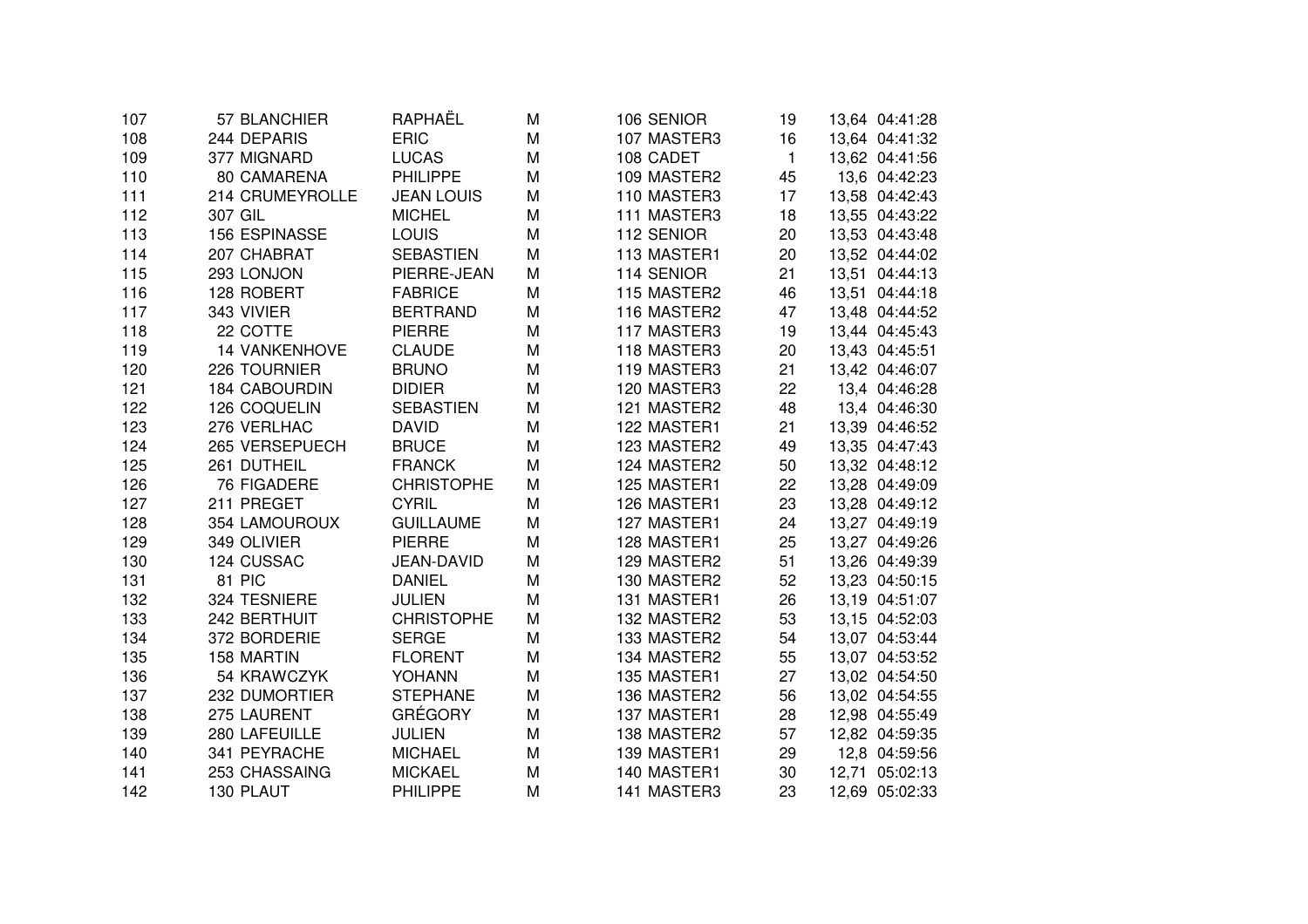| 143 | 180 SERRE             | <b>HERVE</b>       | M | 142 MASTER2 | 58 | 12,65 05:03:33 |
|-----|-----------------------|--------------------|---|-------------|----|----------------|
| 144 | 326 COUCHAUD          | <b>FRANCK</b>      | M | 143 MASTER2 | 59 | 12,65 05:03:37 |
| 145 | 118 GUTIERREZ         | <b>LIONEL</b>      | M | 144 MASTER1 | 31 | 12,64 05:03:46 |
| 146 | 151 DE SOUSA          | <b>ARMANDO</b>     | M | 145 MASTER2 | 60 | 12,63 05:03:56 |
| 147 | 370 ROUSSEL           | <b>THIBAULT</b>    | M | 146 ESPOIR  | 6  | 12,57 05:05:32 |
| 148 | <b>15 HAUDECOEUR</b>  | <b>DIDIER</b>      | M | 147 MASTER3 | 24 | 12,45 05:08:22 |
| 149 | 202 NIGOU             | <b>THIERRY</b>     | M | 148 MASTER2 | 61 | 12,39 05:09:51 |
| 150 | 233 RATIEUVILLE       | <b>GERALD</b>      | M | 149 MASTER2 | 62 | 12,33 05:11:22 |
| 151 | 346 BROUSSARD         | <b>VINCENT</b>     | M | 150 MASTER1 | 32 | 12,31 05:11:49 |
| 152 | 69 GRAMMONT           | <b>FRÉDÉRIC</b>    | M | 151 MASTER2 | 63 | 12,3 05:12:11  |
| 153 | 347 GALINAT           | <b>ERIC</b>        | M | 152 MASTER2 | 64 | 12,3 05:12:12  |
| 154 | 366 BAC               | <b>OLIVIER</b>     | M | 153 MASTER2 | 65 | 12,25 05:13:32 |
| 155 | 355 BARBARET          | <b>PHILIPPE</b>    | M | 154 MASTER3 | 25 | 12,22 05:14:13 |
| 156 | 330 BAUDOUNET         | <b>SINDT</b>       | F | 2 MASTER1   | 33 | 12,16 05:15:41 |
| 157 | 329 MONTIMART         | <b>ROMAIN</b>      | M | 155 MASTER1 | 34 | 12,16 05:15:43 |
| 158 | <b>189 BRISPOT</b>    | <b>RUDY</b>        | M | 156 MASTER3 | 26 | 12,15 05:16:02 |
| 159 | 123 LEYRITS           | <b>LAURENT</b>     | M | 157 MASTER2 | 66 | 12,14 05:16:24 |
| 160 | 91 TAILLEBOIS         | <b>LAURENT</b>     | M | 158 MASTER2 | 67 | 12,12 05:16:43 |
| 161 | 294 MAURY             | <b>JEAN-PIERRE</b> | M | 159 MASTER3 | 27 | 12,12 05:16:51 |
| 162 | 352 CHABANAS          | <b>ALAIN</b>       | M | 160 MASTER1 | 35 | 12,11 05:17:10 |
| 163 | <b>19 CHAPUT</b>      | <b>MATHIEU</b>     | M | 161 MASTER1 | 36 | 12,07 05:18:12 |
| 164 | 63 GUINEL             | <b>GILLES</b>      | M | 162 MASTER3 | 28 | 12,06 05:18:19 |
| 165 | 68 BALAO              | <b>FRANÇOIS</b>    | M | 163 SENIOR  | 22 | 12,06 05:18:20 |
| 166 | 64 RICOUL             | <b>FRANCOIS</b>    | M | 164 SENIOR  | 23 | 12,06 05:18:21 |
| 167 | 236 JOINEL            | <b>STEPHANE</b>    | M | 165 MASTER2 | 68 | 12,02 05:19:26 |
| 168 | 117 ZEMOULI           | <b>AHMED</b>       | F | 3 MASTER1   | 37 | 11,95 05:21:17 |
| 169 | 192 VIALLANT          | <b>AUBIN</b>       | M | 166 JUNIOR  | 6  | 11,94 05:21:34 |
| 170 | <b>144 DUCHIRON</b>   | <b>JEROME</b>      | M | 167 MASTER2 | 69 | 11,92 05:22:04 |
| 171 | 238 TRICAUD           | <b>ERIC</b>        | M | 168 MASTER2 | 70 | 11,9 05:22:38  |
| 172 | 18 HERBETH            | <b>JEAN-MARC</b>   | M | 169 MASTER2 | 71 | 11,9 05:22:40  |
| 173 | <b>182 MONTAGNIER</b> | <b>FABRICE</b>     | M | 170 MASTER2 | 72 | 11,86 05:23:41 |
| 174 | 332 BUFFIERE          | JEAN-LUC           | M | 171 MASTER3 | 29 | 11,85 05:23:58 |
| 175 | 237 PERRET            | JEAN-CLAUDE        | M | 172 MASTER3 | 30 | 11,85 05:24:06 |
| 176 | <b>215 DUC</b>        | <b>EMMANUEL</b>    | M | 173 MASTER1 | 38 | 11,82 05:25:00 |
| 177 | 216 BOYER             | JÉRÔME             | M | 174 MASTER1 | 39 | 11,81 05:25:02 |
| 178 | 268 ROUGINAT          | <b>JULIEN</b>      | M | 175 MASTER1 | 40 | 11,7 05:28:14  |
|     |                       |                    |   |             |    |                |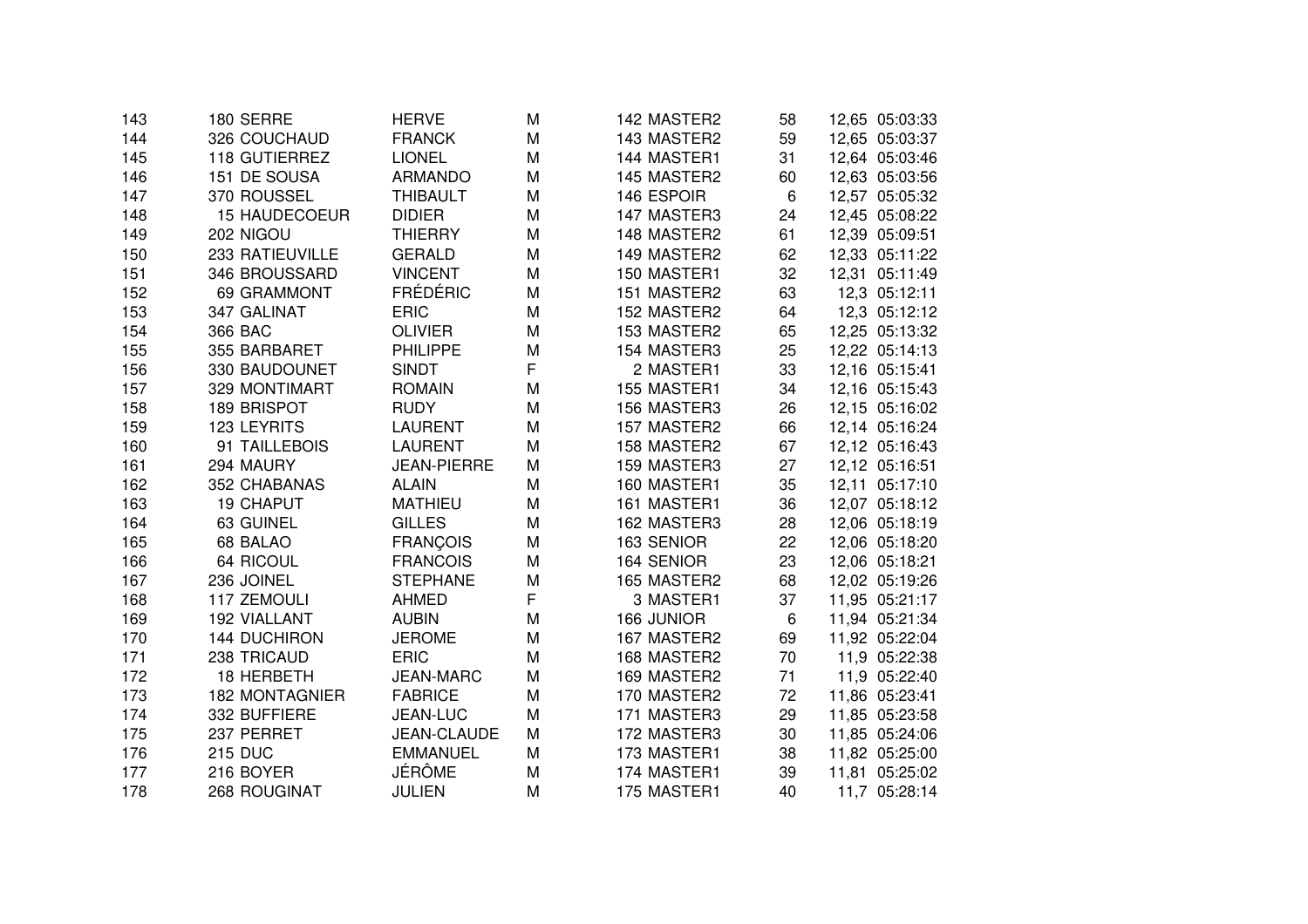| 179 | 146 TOULZE           | <b>JEAN FRANCOIS</b> | м | 176 MASTER2 | 73 | 11,67 05:29:04 |
|-----|----------------------|----------------------|---|-------------|----|----------------|
| 180 | 9 FRUQUIERE          | JEAN-LUC             | M | 177 MASTER1 | 41 | 11,65 05:29:35 |
| 181 | 62 LAPORTE           | <b>FRANCIS</b>       | M | 178 MASTER1 | 42 | 11,65 05:29:37 |
| 182 | 281 FREYSSINIER      | <b>JEAN MARC</b>     | M | 179 MASTER2 | 74 | 11,58 05:31:38 |
| 183 | 166 BAIL             | <b>BENJAMIN</b>      | M | 180 SENIOR  | 24 | 11,57 05:31:58 |
| 184 | 229 CHOULY           | <b>DAVID</b>         | M | 181 MASTER2 | 75 | 11,57 05:32:00 |
| 185 | 251 BOUSQUET         | <b>ADRIEN</b>        | M | 182 SENIOR  | 25 | 11,52 05:33:21 |
| 186 | 337 MARTINIE         | <b>MARIE PIERRE</b>  | F | 4 MASTER2   | 76 | 11,5 05:33:54  |
| 187 | 10 BONNEFON          | <b>ALAIN</b>         | M | 183 MASTER3 | 31 | 11,46 05:35:11 |
| 188 | 328 BONNEFON         | <b>JULIEN</b>        | M | 184 MASTER1 | 43 | 11,46 05:35:12 |
| 189 | 75 OVIDE             | <b>JEAN-MARIE</b>    | M | 185 MASTER3 | 32 | 11,45 05:35:20 |
| 190 | 179 GOUTILLE         | <b>ERIC</b>          | M | 186 MASTER1 | 44 | 11,44 05:35:37 |
| 191 | 181 ROZ              | <b>NICOLAS</b>       | M | 187 MASTER1 | 45 | 11,44 05:35:38 |
| 192 | 212 COLAS            | <b>JOSSELIN</b>      | M | 188 MASTER2 | 77 | 11,41 05:36:32 |
| 193 | <b>38 BARANOWSKI</b> | <b>DENIS</b>         | M | 189 MASTER2 | 78 | 11,38 05:37:21 |
| 194 | 12 PÉCHIÈRAS         | <b>JÉRÔME</b>        | M | 190 MASTER2 | 79 | 11,35 05:38:13 |
| 195 | 321 DELMAS           | <b>MICHEL</b>        | M | 191 MASTER3 | 33 | 11,35 05:38:28 |
| 196 | 47 SOLIGNAC          | <b>JEAN MARC</b>     | M | 192 MASTER3 | 34 | 11,31 05:39:27 |
| 197 | 143 AYMAR            | <b>STEPHANE</b>      | M | 193 MASTER2 | 80 | 11,26 05:40:58 |
| 198 | 72 PALLUAULT         | JÉRÔME               | M | 194 MASTER1 | 46 | 11,2 05:42:48  |
| 199 | <b>185 ROUILLARD</b> | <b>NICOLAS</b>       | M | 195 MASTER1 | 47 | 11,13 05:45:09 |
| 200 | 345 KIPIEL           | <b>CHRISTOPHE</b>    | M | 196 MASTER2 | 81 | 11,12 05:45:14 |
| 201 | 79 ALLA              | <b>DAVID</b>         | M | 197 MASTER1 | 48 | 11,12 05:45:26 |
| 202 | 186 ARTHAUD          | <b>JEROME</b>        | M | 198 MASTER1 | 49 | 11,11 05:45:38 |
| 203 | 194 MICARD           | <b>CHRISTOPHE</b>    | M | 199 MASTER2 | 82 | 11,11 05:45:41 |
| 204 | 273 BARAUD           | <b>SÉBASTIEN</b>     | M | 200 MASTER1 | 50 | 11,11 05:45:46 |
| 205 | 78 ALBIE             | <b>GUILLAUME</b>     | M | 201 MASTER1 | 51 | 11,1 05:45:47  |
| 206 | <b>193 FORESTIER</b> | <b>CÉDRIC</b>        | M | 202 MASTER1 | 52 | 11,09 05:46:07 |
| 207 | 274 VINCENT          | <b>CÉDRIC</b>        | M | 203 MASTER1 | 53 | 11,06 05:47:02 |
| 208 | 111 CHASTEL          | <b>CHRISTOPHE</b>    | M | 204 MASTER1 | 54 | 11,06 05:47:16 |
| 209 | 17 MIROUSE           | <b>VINCENT</b>       | M | 205 MASTER1 | 55 | 10,96 05:50:13 |
| 210 | 109 MARINEAU         | <b>LUDOVIC</b>       | M | 206 MASTER2 | 83 | 10,96 05:50:16 |
| 211 | 5 ETIENNE            | <b>JOEL</b>          | M | 207 MASTER3 | 35 | 10,95 05:50:34 |
| 212 | 4 ALLION             | <b>MICHEL</b>        | M | 208 MASTER3 | 36 | 10,95 05:50:34 |
| 213 | 240 CUABOS           | <b>STEPHANE</b>      | M | 209 MASTER2 | 84 | 10,95 05:50:46 |
| 214 | 201 RIGAUDIERE       | WILLY                | M | 210 MASTER1 | 56 | 10,94 05:50:54 |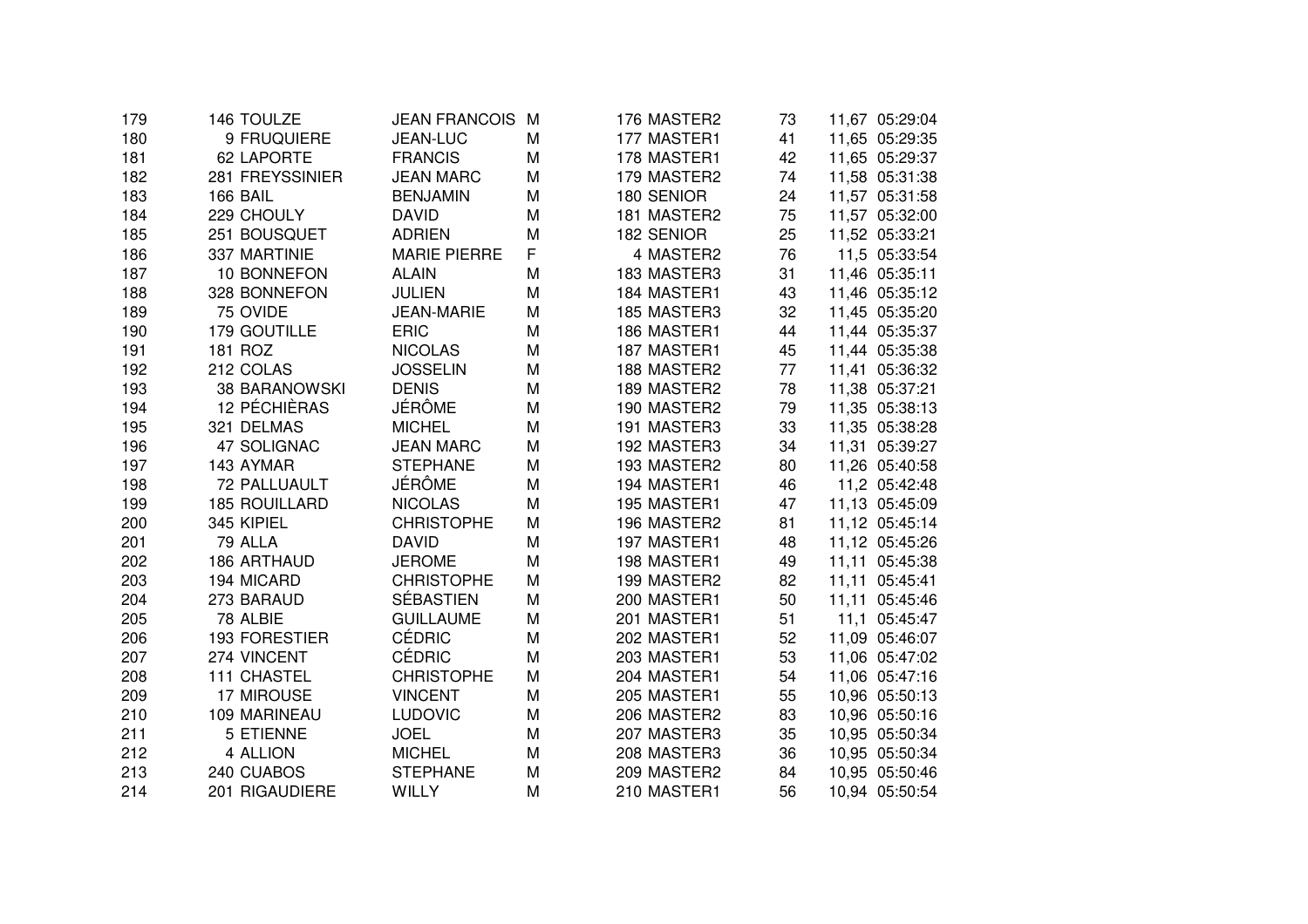| 215 | 301 SEGUY              | PHILIPPE           | M | 211 MASTER2 | 85  | 10,94 05:51:09 |
|-----|------------------------|--------------------|---|-------------|-----|----------------|
| 216 | <b>138 LABATUT</b>     | <b>DAVID</b>       | M | 212 MASTER2 | 86  | 10,93 05:51:15 |
| 217 | 230 GENDRE             | SÉBASTIEN          | M | 213 MASTER1 | 57  | 10,92 05:51:33 |
| 218 | <b>6 LACOSTE</b>       | <b>ARNAUD</b>      | M | 214 SENIOR  | 26  | 10,92 05:51:34 |
| 219 | 83 MALATRAIT           | <b>THIERRY</b>     | M | 215 MASTER2 | 87  | 10,87 05:53:24 |
| 220 | 291 RIVERA             | <b>VINCENT</b>     | M | 216 MASTER2 | 88  | 10,87 05:53:25 |
| 221 | 59 LOUBIERES           | <b>JEAN PAUL</b>   | M | 217 MASTER2 | 89  | 10,85 05:53:52 |
| 222 | 176 GENTIL             | <b>CHRISTOPHE</b>  | M | 218 MASTER2 | 90  | 10,83 05:54:28 |
| 223 | <b>154 MOURBRUN</b>    | <b>CHRISTOPHE</b>  | M | 219 MASTER2 | 91  | 10,83 05:54:29 |
| 224 | <b>137 BOURBONNAIS</b> | <b>FREDERIC</b>    | M | 220 MASTER2 | 92  | 10,83 05:54:35 |
| 225 | <b>149 DAY</b>         | <b>CHRISTOPHE</b>  | M | 221 MASTER1 | 58  | 10,82 05:54:45 |
| 226 | 177 CREPET             | <b>JACQUES</b>     | М | 222 MASTER1 | 59  | 10,82 05:54:54 |
| 227 | 153 PONS               | <b>ERIC</b>        | M | 223 MASTER1 | 60  | 10,82 05:54:55 |
| 228 | <b>43 PATEAU</b>       | <b>PASCAL</b>      | M | 224 MASTER2 | 93  | 10,8 05:55:27  |
| 229 | <b>46 MURZEAU</b>      | <b>SEBASTIEN</b>   | M | 225 MASTER2 | 94  | 10,8 05:55:30  |
| 230 | <b>44 LAURENT</b>      | <b>JEROME</b>      | M | 226 MASTER2 | 95  | 10,8 05:55:32  |
| 231 | 42 GUYONNET            | <b>CHRISTOPHE</b>  | M | 227 MASTER2 | 96  | 10,8 05:55:41  |
| 232 | 376 PLENECASSAGNE      | <b>FLORIAN</b>     | M | 228 SENIOR  | 27  | 10,77 05:56:35 |
| 233 | 350 PLENECASSAGNE      | <b>YANNICK</b>     | M | 229 MASTER2 | 97  | 10,77 05:56:36 |
| 234 | <b>66 SULPICE</b>      | <b>JULIEN</b>      | M | 230 SENIOR  | 28  | 10,75 05:57:20 |
| 235 | 26 BERNARD             | <b>FABRICE</b>     | M | 231 MASTER2 | 98  | 10,74 05:57:26 |
| 236 | 247 LENOIR             | <b>BERTRAND</b>    | M | 232 MASTER3 | 37  | 10,55 06:03:50 |
| 237 | 249 RODRIGUEZ          | <b>PASCAL</b>      | M | 233 MASTER3 | 38  | 10,55 06:03:51 |
| 238 | 361 RODRIGUEZ          | <b>BENJAMIN</b>    | M | 234 SENIOR  | 29  | 10,55 06:03:52 |
| 239 | 360 DELORME            | <b>ANTOINE</b>     | M | 235 SENIOR  | 30  | 10,55 06:03:54 |
| 240 | 359 BRUNAUD            | LOIC               | M | 236 SENIOR  | 31  | 10,55 06:03:57 |
| 241 | 200 FOURNET            | <b>PHILIPPE</b>    | M | 237 MASTER3 | 39  | 10,49 06:06:04 |
| 242 | 225 MALCUS             | <b>JEAN MICHEL</b> | M | 238 MASTER2 | 99  | 10,49 06:06:07 |
| 243 | 116 PERRIN             | <b>JEAN-YVES</b>   | M | 239 MASTER2 | 100 | 10,49 06:06:08 |
| 244 | <b>187 LAYGUES</b>     | <b>STEPHANE</b>    | M | 240 MASTER2 | 101 | 10,49 06:06:14 |
| 245 | 221 BOBIN              | <b>JEAN-MICHEL</b> | M | 241 MASTER3 | 40  | 10,33 06:11:41 |
| 246 | 220 BARBIER            | <b>FREDDY</b>      | M | 242 MASTER3 | 41  | 10,32 06:12:14 |
| 247 | 222 DAVERAT            | <b>LAURENT</b>     | M | 243 MASTER3 | 42  | 10,32 06:12:16 |
| 248 | 218 MADEUX             | <b>GERARD</b>      | M | 244 MASTER3 | 43  | 10,27 06:13:49 |
| 249 | 318 BONAFÉ             | <b>DAVID</b>       | M | 245 SENIOR  | 32  | 10,26 06:14:18 |
| 250 | 65 MAUTORD             | <b>JULIE</b>       | F | 5 MASTER1   | 61  | 10,24 06:15:01 |
|     |                        |                    |   |             |     |                |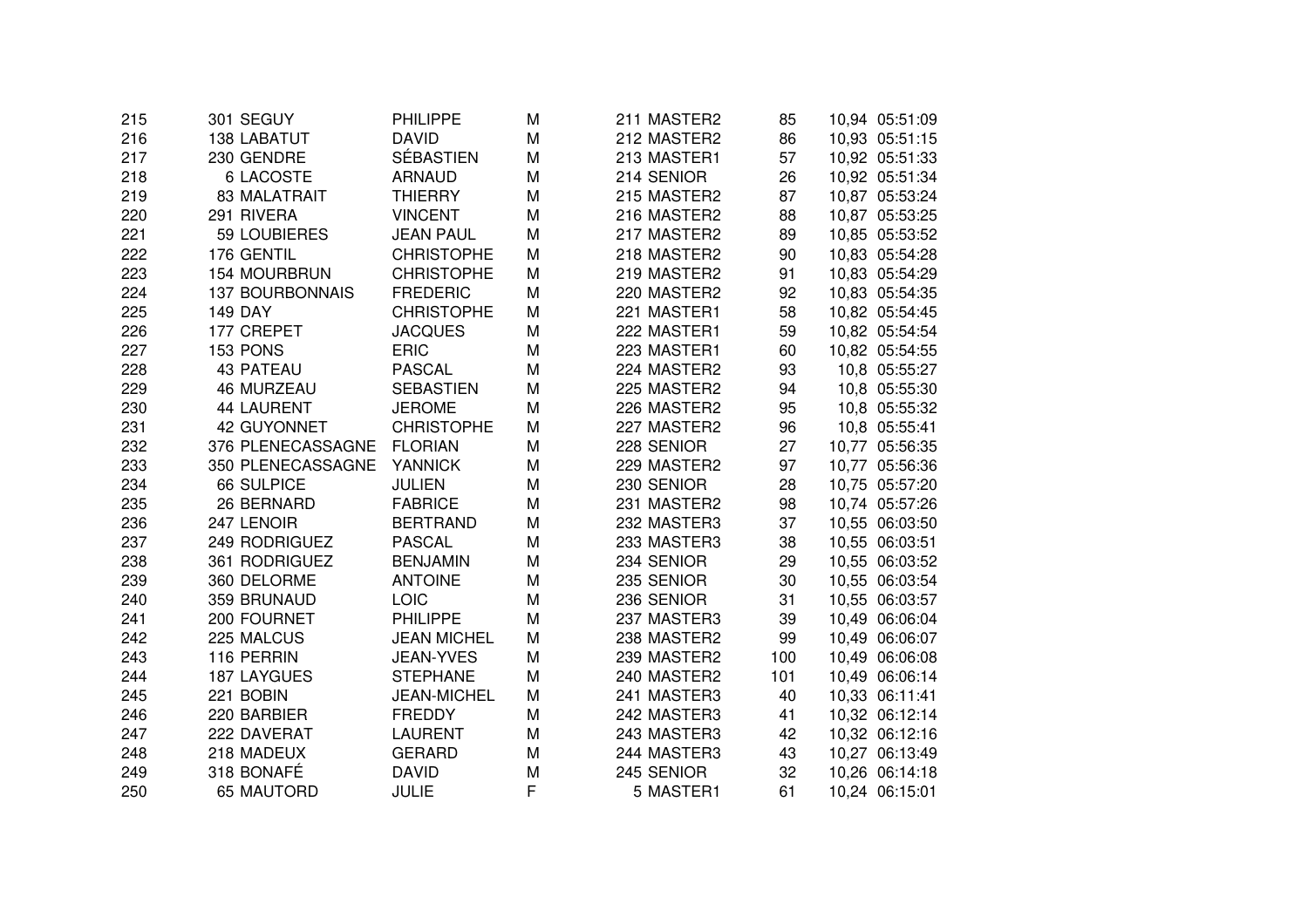| 251 | 122 ZURITA            | JUAN               | M | 246 SENIOR  | 33  |       | 10,24 06:15:01 |
|-----|-----------------------|--------------------|---|-------------|-----|-------|----------------|
| 252 | <b>86 DE ALMEIDA</b>  | <b>PASCAL</b>      | M | 247 MASTER2 | 102 |       | 10,19 06:16:46 |
| 253 | 33 HENROTTE           | <b>DENIS</b>       | M | 248 MASTER2 | 103 |       | 10,19 06:16:47 |
| 254 | 110 VIRLOUVET         | <b>DAMIEN</b>      | M | 249 MASTER2 | 104 |       | 10,19 06:16:49 |
| 255 | <b>36 NAFTEUX</b>     | <b>DANIEL</b>      | M | 250 MASTER3 | 44  |       | 10,13 06:19:01 |
| 256 | 34 THOULOUZE          | <b>BENOIT</b>      | M | 251 MASTER2 | 105 |       | 10,12 06:19:31 |
| 257 | <b>48 SICARD</b>      | <b>THIERRY</b>     | M | 252 MASTER3 | 45  | 10,11 | 06:19:39       |
| 258 | 327 LAYGUE            | <b>GREGORY</b>     | M | 253 MASTER1 | 62  |       | 10,04 06:22:26 |
| 259 | 357 LABORIE           | <b>DAVID</b>       | M | 254 MASTER1 | 63  |       | 10,04 06:22:28 |
| 260 | 71 COUDERT            | <b>SYLVAIN</b>     | M | 255 MASTER1 | 64  |       | 10,04 06:22:30 |
| 261 | 269 TERRISSE          | <b>NICOLAS</b>     | M | 256 MASTER1 | 65  |       | 10,04 06:22:32 |
| 262 | 49 GEFFARD            | <b>FREDERIC</b>    | M | 257 MASTER2 | 106 |       | 10,01 06:23:45 |
| 263 | 245 DAUDE             | <b>ANTHONY</b>     | M | 258 SENIOR  | 34  |       | 9,99 06:24:26  |
| 264 | 246 PLANTECOSTE       | <b>OLIVIER</b>     | M | 259 MASTER1 | 66  |       | 9,98 06:24:39  |
| 265 | 351 CHABANAS          | <b>NOEL</b>        | M | 260 MASTER3 | 46  |       | 9,88 06:28:43  |
| 266 | 29 PRADOUX            | <b>ELIE</b>        | M | 261 MASTER2 | 107 |       | 9,88 06:28:50  |
| 267 | 93 BRETHOMÉ           | <b>DIDIER</b>      | M | 262 MASTER2 | 108 |       | 9,85 06:29:40  |
| 268 | 23 DEJARDIN           | <b>SÉBASTIEN</b>   | M | 263 MASTER1 | 67  |       | 9,83 06:30:37  |
| 269 | 90 CAILLOU            | <b>JULIEN</b>      | M | 264 MASTER2 | 109 |       | 9,82 06:31:05  |
| 270 | 87 VIBIEN             | <b>LUCIEN</b>      | M | 265 MASTER3 | 47  |       | 9,82 06:31:09  |
| 271 | 88 BASTARD            | <b>JOEL</b>        | M | 266 MASTER2 | 110 | 9,81  | 06:31:35       |
| 272 | 353 CAILLOU           | <b>CYRIL</b>       | M | 267 MASTER1 | 68  | 9,81  | 06:31:37       |
| 273 | 37 MEGERT             | <b>ANNIE</b>       | F | 6 MASTER3   | 48  |       | 9,76 06:33:20  |
| 274 | 267 VINCENT           | <b>MATHIEU</b>     | M | 268 MASTER1 | 69  |       | 9,76 06:33:21  |
| 275 | 258 STUPIENKO         | <b>LAURENT</b>     | M | 269 MASTER1 | 70  |       | 9,76 06:33:33  |
| 276 | 381 DEVILIEGER        | <b>CEDRIC</b>      | M | 270 MASTER2 | 111 |       | 9,76 06:33:35  |
| 277 | 382 AUBISSE           | <b>STEPHANE</b>    | M | 271 MASTER2 | 112 |       | 9,76 06:33:37  |
| 278 | 383 CHARMETTE         | LOIC               | M | 272 MASTER2 | 113 |       | 9,72 06:35:02  |
| 279 | 1 CATUSSE             | <b>PHILIPPE</b>    | M | 273 MASTER2 | 114 |       | 9,72 06:35:05  |
| 280 | 3 SCHIAVI             | <b>THIERRY</b>     | M | 274 MASTER2 | 115 |       | 9,72 06:35:09  |
| 281 | 41 BRANTHOME          | <b>BENOIT</b>      | M | 275 MASTER1 | 71  |       | 9,72 06:35:13  |
| 282 | <b>35 PROTEAU</b>     | <b>FREDERIC</b>    | M | 276 MASTER2 | 116 | 9,71  | 06:35:34       |
| 283 | 199 GAILLARD          | <b>JAN-YANN</b>    | M | 277 MASTER2 | 117 |       | 9,7 06:35:57   |
| 284 | 115 CHOISEAU          | <b>THIERRY</b>     | M | 278 MASTER3 | 49  |       | 9,68 06:36:32  |
| 285 | 325 MAUSSANG          | <b>ERIC</b>        | M | 279 MASTER2 | 118 |       | 9,64 06:38:14  |
| 286 | <b>104 COURTAUGIS</b> | <b>JEAN PIERRE</b> | M | 280 MASTER3 | 50  |       | 9,64 06:38:15  |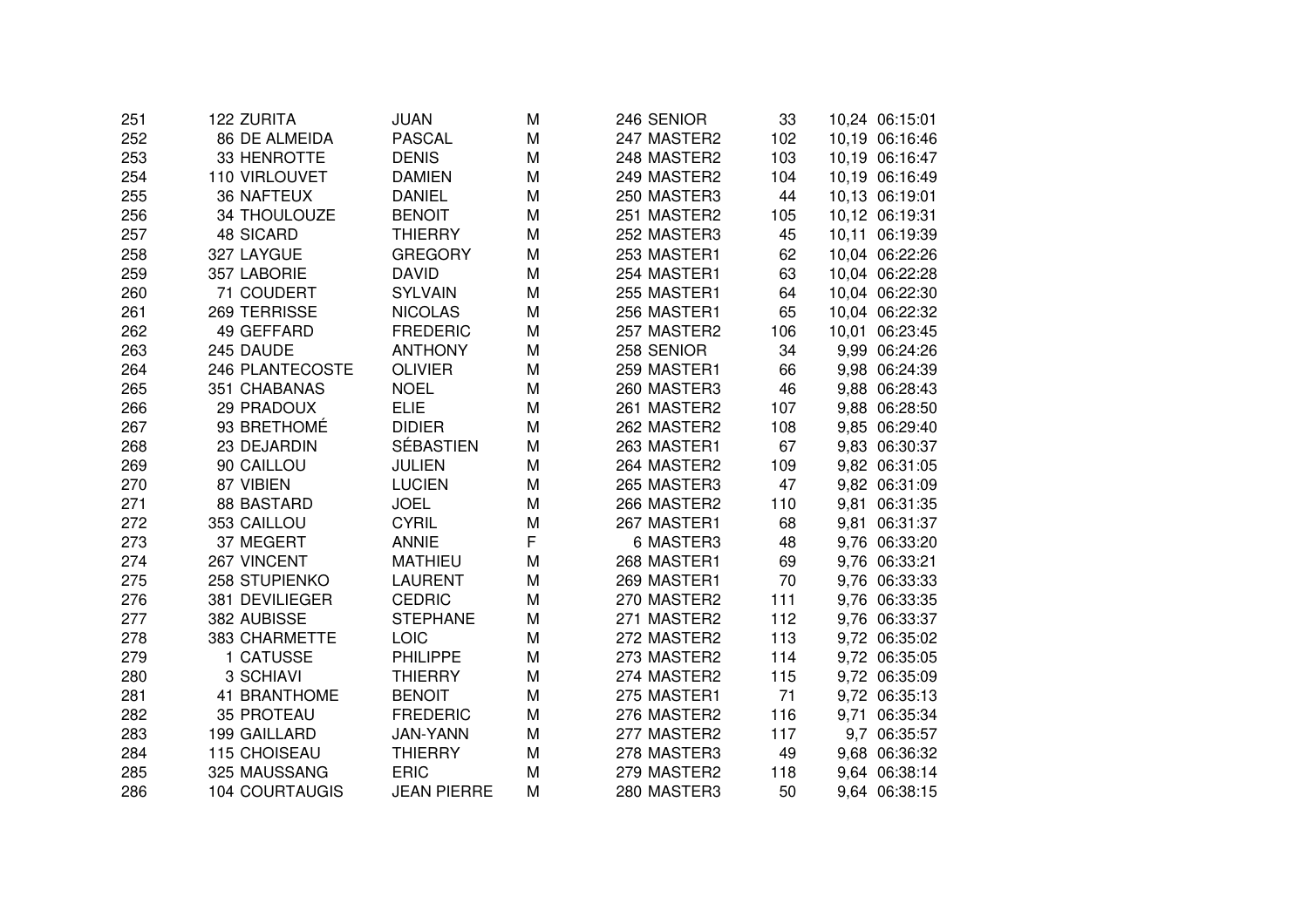| 287 | 315 BUGNET            | QUENTIN             | M | 281 SENIOR  | 35           | 9,62 06:39:14 |          |
|-----|-----------------------|---------------------|---|-------------|--------------|---------------|----------|
| 288 | 314 GRAULIERE         | <b>THIBAULT</b>     | M | 282 SENIOR  | 36           | 9,62 06:39:16 |          |
| 289 | 317 MONTEILHET        | <b>THIBAUD</b>      | M | 283 SENIOR  | 37           | 9,62 06:39:17 |          |
| 290 | 108 ROBICHON          | <b>PHILIPPE</b>     | M | 284 MASTER3 | 51           | 9,51 06:43:59 |          |
| 291 | 103 LLANES            | <b>CHRISTOPHE</b>   | M | 285 MASTER3 | 52           | 9,5 06:43:59  |          |
| 292 | 339 CHARLAINE         | <b>VINCENT</b>      | M | 286 MASTER1 | 72           | 9,44 06:46:35 |          |
| 293 | 105 LAFON             | <b>JEROME</b>       | M | 287 MASTER3 | 53           | 9,42 06:47:51 |          |
| 294 | 133 MARTY             | <b>SEBASTIEN</b>    | M | 288 MASTER1 | 73           | 9,41          | 06:48:13 |
| 295 | 135 STEINLE           | <b>PATRICK</b>      | M | 289 MASTER3 | 54           | 9.41          | 06:48:14 |
| 296 | 134 RIGHI             | <b>ARANUD</b>       | M | 290 MASTER2 | 119          | 9,41          | 06:48:16 |
| 297 | 175 VAISSIERE         | <b>STEPHANIE</b>    | F | 7 MASTER2   | 120          | 9,4 06:48:18  |          |
| 298 | <b>369 MENEGHETTI</b> | <b>CHRITOPHE</b>    | M | 291 MASTER2 | 121          | 9,4 06:48:20  |          |
| 299 | 142 OMER              | <b>PATRICK</b>      | M | 292 MASTER2 | 122          | 9,4 06:48:21  |          |
| 300 | 374 DEBERNAT          | JY & A              | M | 293 TANDEM  | $\mathbf{1}$ | 9,27 06:54:07 |          |
| 301 | 61 VERGNE             | <b>PASCAL</b>       | M | 294 MASTER2 | 123          | 9,22 06:56:40 |          |
| 302 | 53 DEYMARD            | <b>ERIC</b>         | M | 295 MASTER3 | 55           | 9,19 06:57:43 |          |
| 303 | 204 THELIN            | <b>NICOLAS</b>      | M | 296 MASTER1 | 74           | 9,15 06:59:48 |          |
| 304 | 209 THELIN            | <b>LAURENT</b>      | M | 297 MASTER2 | 124          | 9,15 06:59:49 |          |
| 305 | 371 LANDRIEAUX        | <b>JEREMIE</b>      | M | 298 MASTER3 | 56           | 9,09 07:02:28 |          |
| 306 | 316 BASTIDE           | <b>DAVID</b>        | M | 299 MASTER2 | 125          | 9,09 07:02:35 |          |
| 307 | 107 CARRE             | <b>FREDERIC</b>     | M | 300 MASTER2 | 126          | 8,91          | 07:10:54 |
| 308 | 102 LLANES            | <b>FRANCOIS</b>     | M | 301 MASTER3 | 57           | 8,91 07:10:55 |          |
| 309 | 89 RECLUS             | <b>PATRICK</b>      | M | 302 MASTER3 | 58           | 8,88 07:12:30 |          |
| 310 | 52 PIGNOT             | <b>BERNARD</b>      | М | 303 MASTER3 | 59           | 8,88 07:12:39 |          |
| 311 | 51 SORET              | <b>DIDIER</b>       | M | 304 MASTER2 | 127          | 8,87 07:12:41 |          |
| 312 | 92 BOUSSAUD           | <b>JEAN ETIENNE</b> | M | 305 MASTER2 | 128          | 8,77 07:17:54 |          |
| 313 | 94 GAS                | <b>CHRISTOPHE</b>   | M | 306 MASTER2 | 129          | 8,77 07:17:55 |          |
| 314 | 170 CAZABONNE         | <b>HERVÉ</b>        | M | 307 MASTER3 | 60           | 8,74 07:19:25 |          |
| 315 | 169 FAYOS             | <b>PATRICIA</b>     | F | 8 MASTER2   | 130          | 8,74 07:19:26 |          |
| 316 | <b>167 MAS</b>        | <b>SANDRINE</b>     | F | 9 MASTER2   | 131          | 8,73 07:19:44 |          |
| 317 | 171 LEONE             | VÉRONIQUE           | F | 10 MASTER2  | 132          | 8,73 07:19:46 |          |
| 318 | <b>168 MAS</b>        | <b>MICHEL</b>       | М | 308 MASTER3 | 61           | 8,73 07:19:46 |          |
| 319 | 172 LEONE             | <b>FRANCK</b>       | M | 309 MASTER2 | 133          | 8,73 07:19:48 |          |
| 320 | 140 PACCAMICCIO       | <b>FABIO</b>        | M | 310 MASTER2 | 134          | 8,73 07:19:51 |          |
| 321 | 139 BELLIARD          | <b>FREDERIC</b>     | M | 311 MASTER2 | 135          | 8,73 07:20:00 |          |
| 322 | <b>141 ROY</b>        | <b>JEAN-PAUL</b>    | M | 312 MASTER3 | 62           | 8,73 07:20:03 |          |